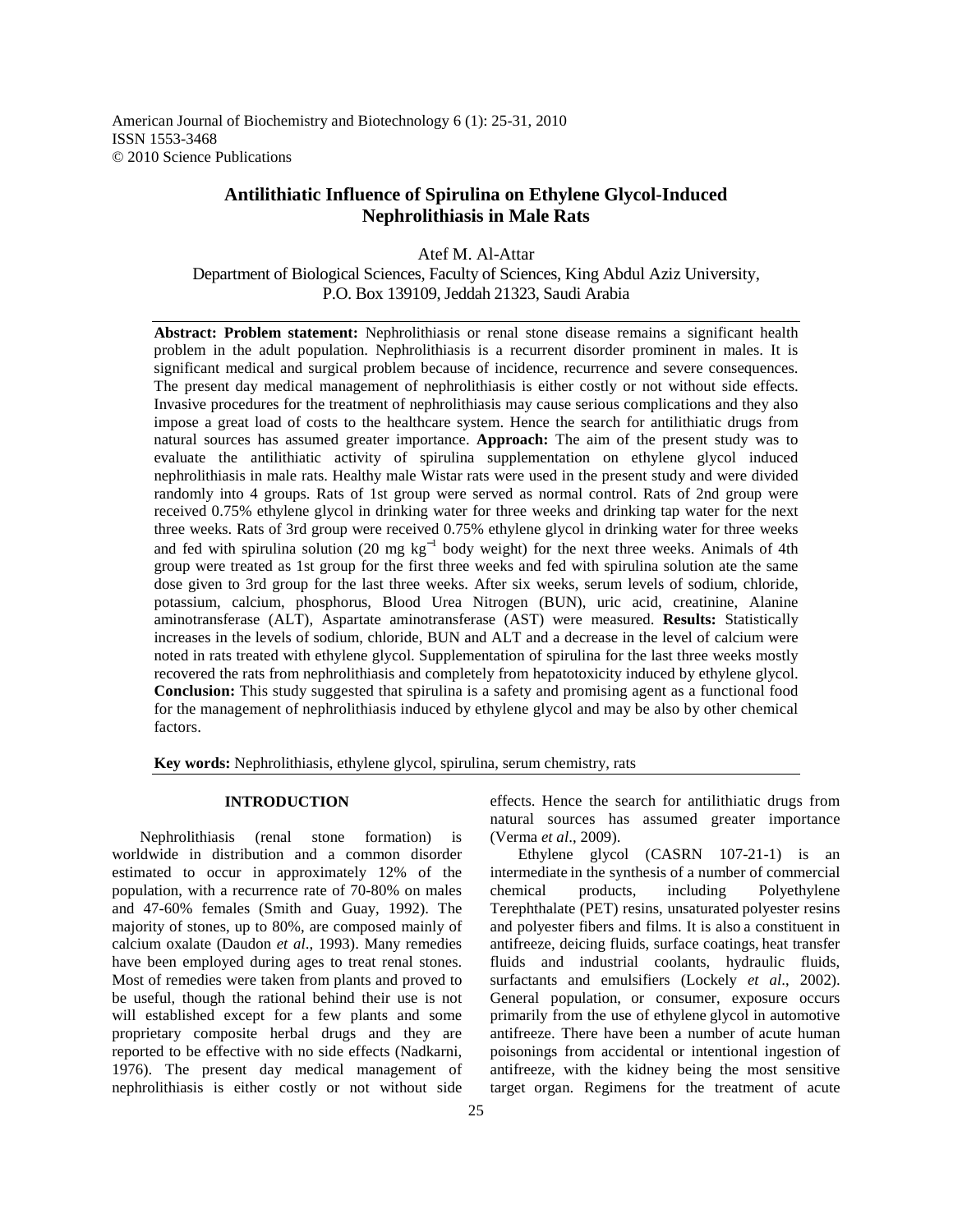ethylene glycol poisoning are designed to prevent metabolism to the toxic acidic metabolites, to treat acidosis and to prevent kidney damage (Barceloux *et al*., 1999; Brent *et al*., 1999). Ethylene glycol has in itself a low toxicity, but is in vivo broken down to four organic acids: Glycoaldehyde, glycolic acid, glyoxylic acid and oxalic acid. The metabolites are cell toxins that cause central nervous system depression and cardiopulmonary and renal failure. Glycolic acid causes severe acidosis and oxalate is precipitated as calcium oxalate in the kidneys and other tissues (Leth and Gregersen, 2005).

 Spirulina is a microscopic, an unbranched, a helicoidal, filamentous and multicellular blue-green algae or cyanobacterium belonging to algae of the class *Cyanophyta*. It has a long history of use as food and it is the nature's richest and most complete source of organic nutrition. The concentrated nutritional profile of spirulina occurs naturally, so it is ideal for those preferring a whole food supplement to artificial nutrient sources. Spirulina has a unique blend of nutrients that no single source can provide. It has been labeled as a powerful food, rich in proteins, carbohydrates, polyunsaturated fatty acids, sterols and some more vital elements like calcium, iron, zinc, magnesium, manganese and selenium. It is a natural source of vitamin B12, vitamin E, ascorbic acid, tocopherols and whole spectrum of natural mixed carotene and xanthophylls phytopigments (Chamorro *et al*., 1996; Piñero Estrada *et al*., 2001; Chamorro *et al*., 2002). Spirulina is fast emerging as a whole answer to the varied demands due to its impressive nutrient composition which can be used for therapeutic uses (Venkataraman, 1998). The United Nations World Food Conference declared spirulina as "the best for tomorrow" and it is gaining popularity in recent years as a food supplement (Kapoor and Mehta, 1993). The spirulina ability as a potent anti-viral (Gustafson *et al*., 1989; Hayashi *et al*., 1993; Patterson *et al*., 1993; Hayashi *et al*., 1996; Shih *et al*., 2003), anti-cancer (Suda *et al*., 1986; Pang *et al*., 1988; Schwartz *et al*., 1988; Lisheng *et al*., 1991; Mathew *et al*., 1995; Ismail *et al*., 2009), hypocholesterolemic and hypolipidemic (Devi and Venkataraman, 1983; Becker *et al*., 1986; Nakaya *et al*., 1988; Iwate *et al*., 1990; Nagaoka *et al*., 2005; Colla *et al*., 2008), antidiabetic (Parikh *et al*., 2001; Muthuraman *et al*., 2009) and health improvement (Annapurna *et al*., 1991) agent is gaining attention as a nutraceutical and a source of potential pharmaceutical. Despite considerable progress in medical therapy, there is no satisfactory drug to treat kidney stones. So, the present study was designed to investigate the antilithiatic activity of spirulina

supplementation on ethylene glycol induced nephrolithiasis in male rats.

#### **MATERIALS AND METHODS**

**Animals:** Forty male Wistar rats (185-210 g) were utilized in the current study and were obtained from the Experimental Animal Unit of King Fahd Medical Research Center, King Abdul Aziz University, Jeddah, Saudi Arabia. Animals were allocated 5 per cage. Mean daily animal room temperature ranged from 18- 20°C and mean daily relative humidity ranged from 60-65% during the study. Light timers were set to provide a 12 h light/12 h dark photoperiod. Animals were fed *ad libitum* on normal commercial chow and had free access to water.

**Experimental protocol:** Rats were divided randomly into 4 groups  $(n = 10)$  and were treated as follows. Animals of group 1 were untreated and served as normal control. Rats of group 2 were received 0.75% ethylene glycol in drinking water *ad libitum* for three weeks and drinking tap water for the next three weeks. Rats of group 3 were received 0.75% ethylene glycol in drinking water *ad libitum* for three weeks and fed orally with spirulina solution (20 mg  $kg^{-1}$  body weight/daily) for the next three weeks. Rats of group 4 were treated as group 1 for the first three weeks and fed with spirulina solution ate the same dose given to group 3 for the last three weeks.

**Serum chemistry analysis:** After six weeks, animals were anaesthetized with diethyl ether. Blood was collected from orbital venous plexus in non-heparinized tubes and centrifuged at 2000 rpm for 20 min to obtain serum. Serum levels of sodium, chloride, potassium, calcium, phosphorus, Blood Urea Nitrogen (BUN), uric acid, creatinine, Alanine aminotransferase (ALT), Aspartate aminotransferase (AST) were evaluated using Automated Clinical Chemistry Analysis System, Dimension® type RXL Max (Dade Behring Delaware, DE 19714, USA).

**Statistical analysis:** Data are presented as mean ± Standard Deviation (SD) and were analyzed by oneway Analysis Of Variance (ANOVA) followed by Tukey's test for multiple comparison among all groups. Differences below p<0.05 implied significance. Statistical Package for Social Sciences (SPSS for windows, version 12.0) was used for this analysis.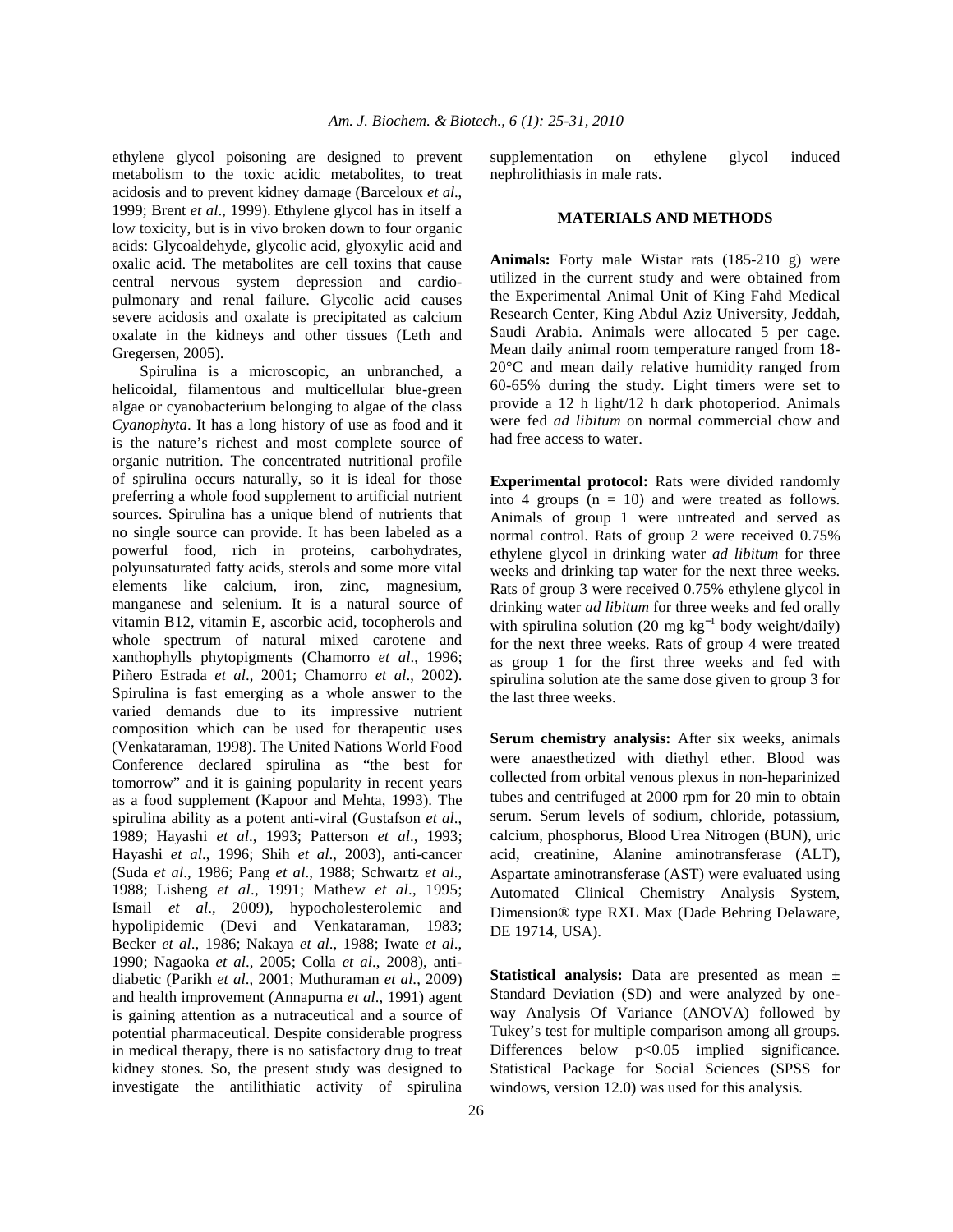## **RESULTS**

 The concentrations of serum electrolytes are shown in Fig. 1. The level of sodium was significantly elevated in rats treated with ethylene glycol (Group 2) compared with control value, while there were no significant changes in the values of serum sodium in rats treated with ethylene glycol plus spirulina (Group 3) or only spirulina (Group 4). In comparison with control group, there was a significant elevation in the values of serum chloride in rats supplemented with only spirulina. Statistically increase in the level of chloride was noted in rats treated with ethylene glycol compared with ethylene glycol plus spirulina treated group. The level of chloride was significantly decreased in rats treated with ethylene glycol plus spirulina compared with rats supplemented with only spirulina. The level of serum potassium was increased in spirulina-treated rats (Group 4). The values of serum potassium were remarkably unchanged in group 2 and 3 compared with control values. Also, the level of serum calcium was significantly declined in rats treated with ethylene glycol (Group 2). There were no significant differences in the concentrations of phosphorus in rats treated with ethylene glycol, ethylene glycol plus spirulina and only spirulina compared with control values. The levels of serum BUN, uric acid, creatinine and the activities of ALT and AST are shown in Fig. 2.



Fig. 1: Serum electrolytes (Na, Cl, K, Ca and P) values of control (Group 1), ethylene glycol (Group 2), ethylene glycol plus spirulina (Group 3) and spirulina (Group 4) treated rats ( $n = 6$ ). (\*) Indicates a significant difference between control and treated groups. (a) Indicates a significant difference between ethylene glycol treated group and group treated with ethylene glycol plus spirulina; (b) Indicates significant difference between ethylene glycol plus spirulina treated group and group treated with only spirulina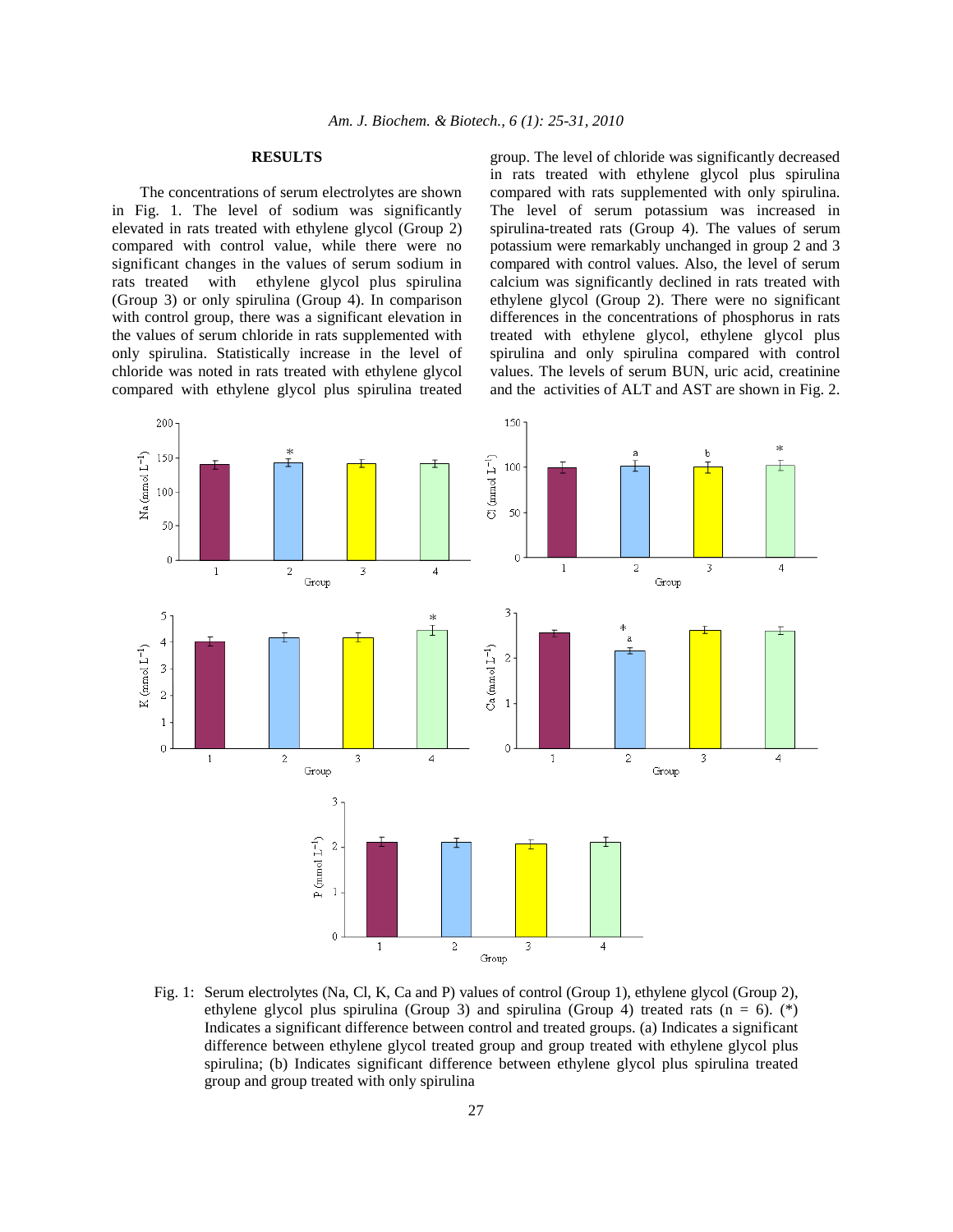

Fig. 2: Serum BUN, uric acid, creatinine, ALT and AST values of control (Group 1), ethylene glycol (Group 2), ethylene glycol plus spirulina (Group 3) and spirulina (Group 4) treated rats ( $n = 6$ ). (\*) Indicates a significant difference between control and treated groups. (a) Indicates a significant difference between ethylene glycol treated group and group treated with ethylene glycol plus spirulina

| Table 1: Percentage changes in the values of serum chemical   |  |  |  |  |  |  |  |
|---------------------------------------------------------------|--|--|--|--|--|--|--|
| parameters in the experimental rats treated with ethylene     |  |  |  |  |  |  |  |
| glycol, ethylene glycol plus spirulina and spirulina compared |  |  |  |  |  |  |  |
| with control values                                           |  |  |  |  |  |  |  |

|            | Treatments      |                      |           |
|------------|-----------------|----------------------|-----------|
|            |                 | Ethylene             |           |
| Parameters | Ethylene glycol | $glycol + spirulina$ | Spirulina |
| Na         | $+2.03$         | $+1.31$              | $+1.19$   |
| C1         | $+1.51$         | $+0.50$              | $+2.34$   |
| K          | $+3.72$         | $+3.71$              | $+10.92$  |
| Ca         | $-15.63$        | $+2.73$              | $+1.95$   |
| P          | $-0.47$         | $-1.89$              | $-0.94$   |
| <b>BUN</b> | $+16.85$        | $-2.05$              | $-2.74$   |
| Uric acid  | $+13.51$        | $+15.35$             | $+16.27$  |
| Creatinine | $-7.53$         | $-0.56$              | $-0.59$   |
| ALT        | $+22.82$        | $+4.35$              | $-7.19$   |
| <b>AST</b> | $-3.19$         | $-7.26$              | $-4.78$   |

The levels of BUN and ALT were markedly increased in rats treated with ethylene glycol (Group 2) compared with control group and rats groups treated with ethylene glycol plus spirulina (Group 3) and only spirulina (Group 4). The values of serum uric acid, creatinine and AST were remarkably unchanged in all treated groups compared with control values (Table 1). Also, insignificant changes in the levels of serum calcium and ALT were observed in rats treated with ethylene glycol plus spirulina and only spirulina compared with control level.

## **DISCUSSION**

 The present results showed that the administration of ethylene glycol caused statistically increases in the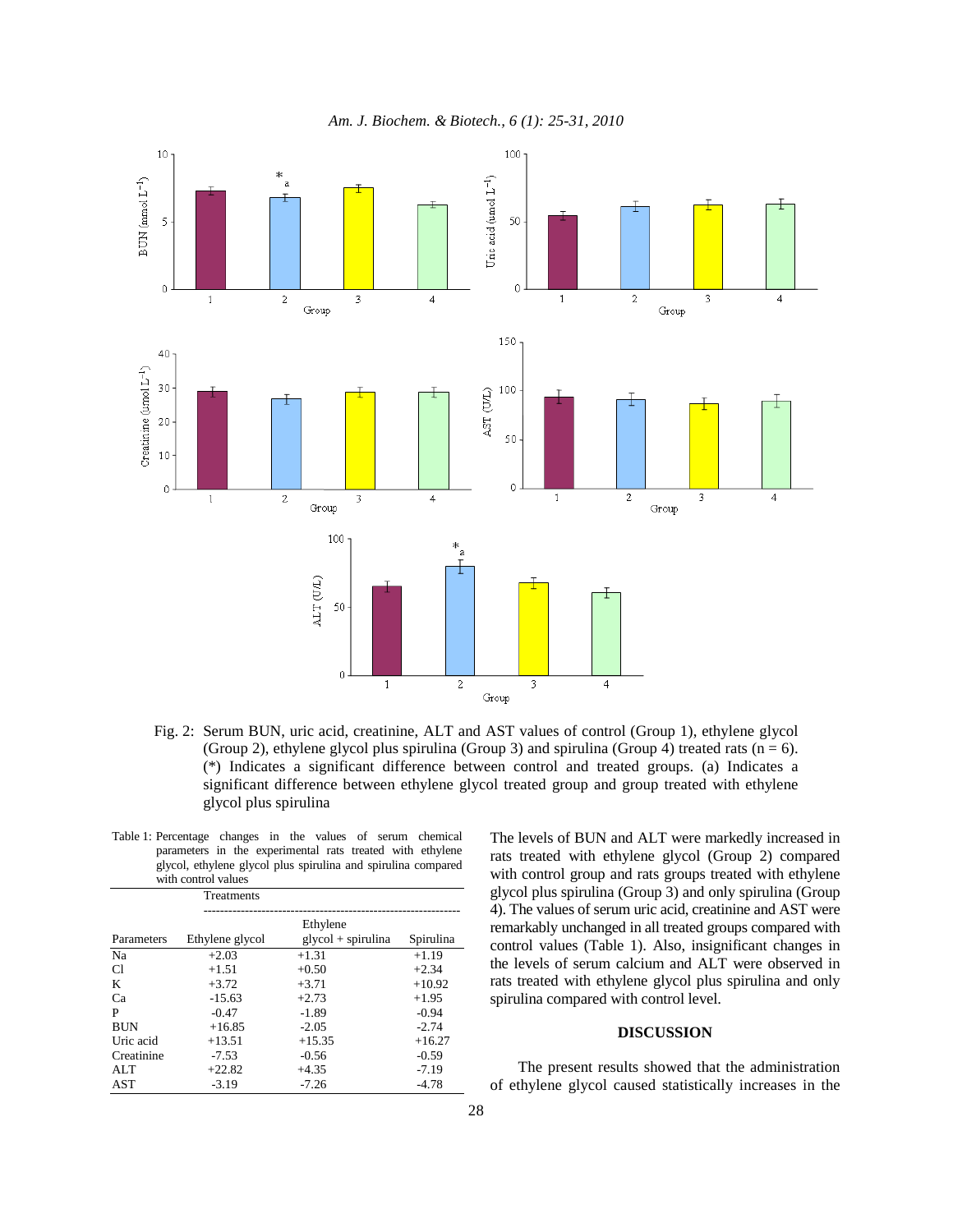levels of sodium, chloride, BUN and ALT and a decrease in the level of calcium. Sodium and chloride ions excretion from the body is a function of arterial blood pressure (Guyton and Hall, 2006). Sodium depletion stimulates rennin release and subsequence production of Angiotensin II, a potent vasoconstrictor (Guyton and Hall, 2006). Increased blood sodium levels inhibit rennin release from the juxtaglomerular cells and consequent withdrawal of angiotensin II (Jackson and Kotchen, 1984). When modulation of the renninangiotensin system is pharmacologically prevented, changes in salt intake markedly affect long term levels of arterial blood pressure (Hall *et al*., 1999). There is therefore a need to strike a balance in the levels of blood sodium and chloride to avoid either of the extreme of hypotension or hypertension. Kang *et al*. (2002) reported that the hypernatremia is rare but does occur when there is loss of body fluids containing less sodium than blood along with water intake restriction or if there is excessive sodium intake with limited liquid intake. Vogt *et al*. (2009) reported that the hypernatremia almost always indicates water depletion. The present increase of serum sodium level is suspected to be due to the inability of the kidneys to excrete adequate sodium from the tubular fluid. Also, the levels of BUN and ALT were significantly increased as a strong indication of renal and hepatic impairment. The decrease of serum calcium concentration indicates an increase of urinary calcium and calcium oxalate stone formation. This suggestion is in agreement with several studies like Rajagopal *et al*. (1977) who reported that the level of serum calcium was decreased and urinary calcium increased in rats treated with ethylene glycol. Moreover, Soundararajan *et al*. (2006) showed that calcium oxalate excretion was significantly increased in urine of ethylene glycol induced urolithic rats. Additionally, they stated that ethylene glycol disturbs oxalate metabolism by way of increase the substrate availability that increase the activity of oxalate synthesizing enzymes in rats. Moreover, several investigations demonstrated that ethylene glycol treatment increased urinary calcium excretion significantly in lithiatic rats (Christina *et al*., 2002; Karadi *et al*., 2006; Verma *et al*., 2009). Insignificant changes in the levels of serum sodium, calcium, potassium, phosphorus, uric acid, creatinine and the activities of ALT and AST were observed in rats treated with ethylene glycol plus spirulina. These findings indicate that rats supplemented with spirulina for the last three weeks were mostly recovered from nephrolithiasis and completely from hepatotoxicity induced by ethylene glycol at the first three weeks. Nephrolithiasis and hepatotoxicity induction by

ethylene glycol was established in many researches (Christina *et al*., 2002; Atmani *et al*., 2003; Huang *et al*., 2006; Karadi *et al*., 2006; Celik and Suzek, 2007; Hadjzadeh *et al*., 2007; Hadjzadeh *et al*., 2008; Verma *et al*., 2009; Divaka *et al*., 2010). The mechanism underlying the effect of spirulina on nephrolithiasis induced by ethylene glycol is still unknown, but is apparently related to increased diuresis and lowering of urinary concentrations of stone forming constituents. Further investigation is needed to explore the exact active principles responsible for the antilithiatic activity of spirulina and its mechanism of action.

## **CONCLUSION**

 Kidney stone disease has afflicted humankind since antiquity and can persist, with serious medical consequences, throughout a patient's lifetime. In addition, the incidence of kidney stones has been increased in most societies in the last five decades, especially in association with economic development. In spite of tremendous advances in the field of medicine, there is no truly satisfactory drug for the treatment of nephrolithiasis. Recently, there is increasing evidence that many healthy natural food and medicinal herbal and supplements have the potential to become valuable complementary therapy in the treatment of various renal disorders and in the protection against iatrogenic nephrotoxicity. The present study indicates that the administration of spirulina solution to rats with ethylene glycol induced nephrolithiasis reduced and prevented the growth of kidney stones, renal and hepatic impairment. Accordingly, it can be concluded that the supplementation of spirulina has a beneficial effect on nephrolithiasis induced by ethylene glycol and may be also by other chemical factors.

#### **REFERENCES**

- Annapurna, V., N. Shah, P. Bhaskaran, S.M. Bamji and V. Reddy, 1991. Bioavailability of spirulina carotenes in preschool children. J. Clin. Biochem. Nutr., 10: 145-151.
- http://www.antenna.ch/en/documents/AspectNut\_UK.pdf
- Atmani, F., Y. Slimani, M. Mimouni and B. Hacht, 2003. Prophylaxis of calcium oxalate stones by herniaria hirsuta on experimentally induced nephrolithiasis in rats. BJU. Int., 92: 137-140. PMID: 12823398
- Barceloux, D.G., E.P. Krenzelok, K. Olson and W. Watson, 1999. American academy of clinical toxicology practical guidelines on the treatment of ethylene glycol poisoning. J. Toxicol. Clin. Toxicol., 37: 537-560. PMID: 10497633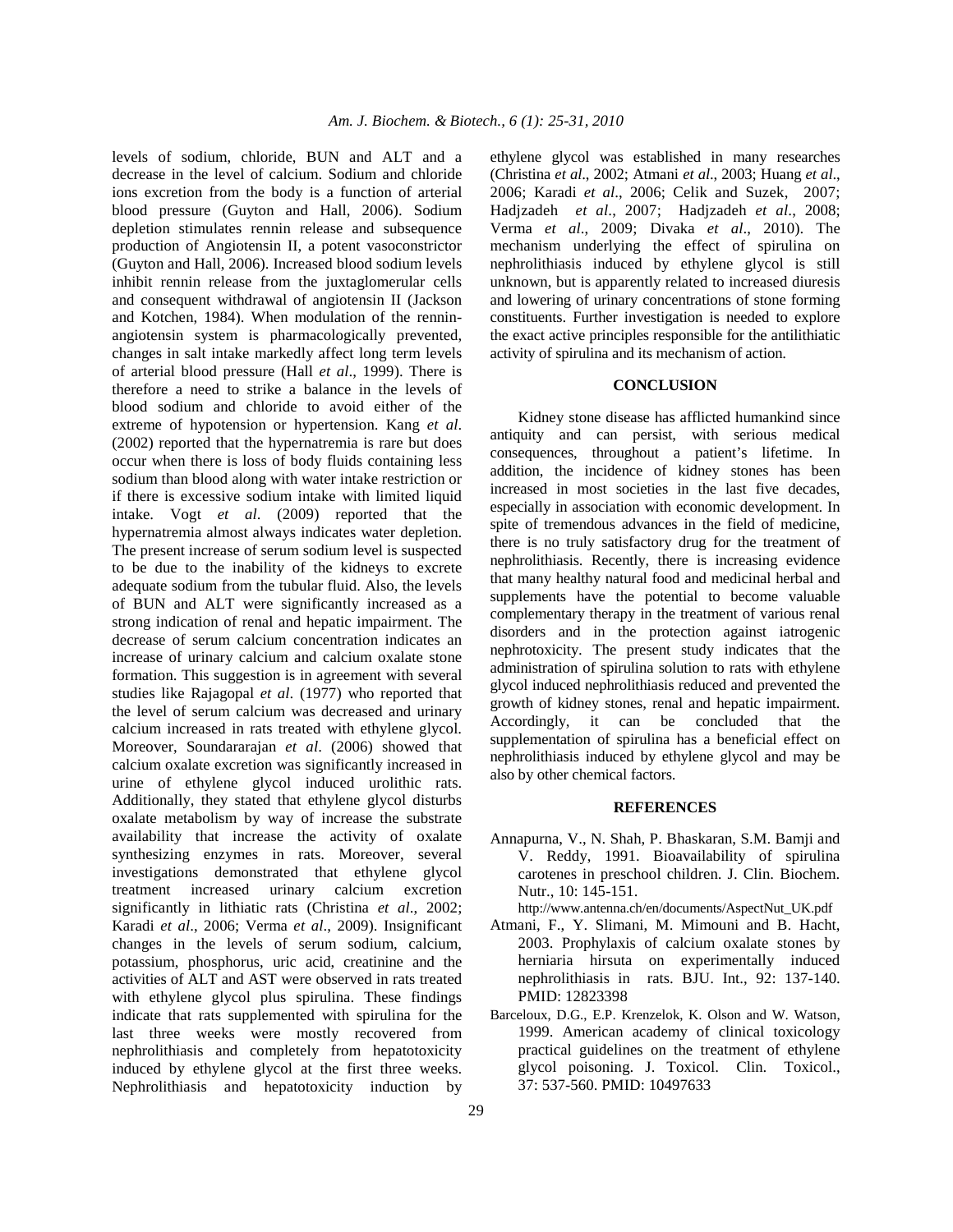- Becker, E.W B. Jakover, D. Luft and R.M. Schmuelling, 1986. Clinical and biochemical evaluations of spirulina with regard to its application in the treatment of obesity. Nutr. Rep. Int., 33: 565-574. http://www.scielo.br/pdf/babt/v51n2/a22v51n2.pdf
- Brent, J., K. Mc Martin, S. Phillips, K.K. Burkhart and J.W. Donovan *et al*., 1999. Fomepizole for the treatment of ethylene glycol poisoning. N. Engl. J. Med., 340: 832-838. PMID: 10080845
- Celik, I. and H. Suzek, 2007. Effects of subacute treatment of ethylene glycol on serum marker enzymes and erythrocyte and tissue antioxidant defense systems and lipid peroxidation in rats. Chem. Biol. Interact., 167: 145-152. PMID: 17382310
- Chamorro, G., M. Salazar, K.G. Araújo, C.P. dos Santos and G. Ceballos *et al*., 2002. Update on the pharmacology of Spirulina (Arthrospira), an unconventional food. Arch. Latinoam. Nutr., 52: 232-240. PMID: 12448336
- Chamorro, G., M. Salazar, L. Favila and H. Bourges, 1996. Pharmacology and toxicology of Spirulina alga. Rev. Invest. Clin., 48: 389-399. PMID: 9005517
- Christina, A.J., L.M. Packia, M. Nagarajan and S. Kurian, 2002. Modulatory effect of *cyclea peltata* Lam. on stone formation induced by ethylene glycol treatment in rats. Methods Find. Exp. Clin. Pharmacol., 24: 77-79. PMID: 12040886
- Colla, L.M., A.M. Muccillo-Baisch and J.A.V. Costa, 2008. *Spirulina platensis* effects on the levels of total cholesterol, HDL and triacylglycerols in rabbits fed with a hypercholesterolemic diet. Braz. Arch. Biol. Technol., 51: 405-411. http://www.scielo.br/pdf/babt/v51n2/a22v51n2.pdf
- Daudon, M., C.A. Bader and P. Jungers, 1993. Urinary calculi: Review of classification methods and correlations with etiology. Scan. Micros., 7: 1081-1104. PMID: 8146609
- Devi, M.A. and L.V. Venkataraman, 1983. Hypocholesterolemic effect of blue-green algae spirulina on albino rats. Nutr. Rep. Int., 28: 519-530. http://www.idb.hr/diabetologia/06no2-1.pdf
- Divaka, K., A.T. Pawar, S.B. Chandrasekhar, S.B. Dighe and G. Divakar, 2010. Protective effect of the hydro-alcoholic extract of *Rubia cordifolia* roots against ethylene glycol induced urolithiasis in rats. Food Chem. Toxicol. in print. PMID: 20079795
- Gustafson, K.R., J.H. Cardellina, R.W. Fuller, O.S. Weislow and R.F. Kiser *et al*., 1989. AIDS antiviral sulfolipids from cyanobacteria (blue-green algae). J. Natl. Cancer Inst., 81: 1254-1258. PMID: 2502635
- Guyton, A.C. and J.E. Hall, 2006. Textbook of Medical Physiology. 11th Edn., Elsevier and Saunders, Philadelphia, ISBN: 9780721602400, pp: 358-382.
- Hadjzadeh, M.A., A. Khoei, Z. Hadjzadeh and M. Parizady, 2007. Ethanolic extract of *Nigella sativa* L seeds on ethylene glycol-induced kidney calculi in rats. Urol. J., 4: 86-90. PMID: 17701927
- Hadjzadeh, M.A., N. Mohammadian, Z. Rahmani and F.B. Rassouli, 2008. Effect of thymoquinone on ethylene glycol-induced kidney calculi in rats. Urol. J., 5: 149-155. PMID: 18825620
- Hall, J.E., M.W. Brands and J.R. Henegar, 1999. Angiotensin II and long term arterial pressure regulation: The overriding dominance of the kidney. J. Am. Soc. Nephrol., 10: S258-265. PMID: 10201880
- Hayashi, K., T. Hayashi, N. Morita and I. Kojima, 1993. An extract from *Spirulina platensis* is a selective inhibitor of herpes simplex virus type 1 penetration into cells. Phytother. Res., 7: 76-80. DOI: 10.1002/ptr.2650070118
- Hayashi, T., K. Hayashi, M. Maeda and I. Kojima, 1996. Calcium spirulan, an inhibitor of enveloped virus replication, from a bluegreen alga *Spirulina platensis*. J. Nat. Prod., 59: 83-87. PMID: 8984158
- Huang, H.S., M.C. Ma, C.F. Chen and J. Chen, 2006. Changes in nitric oxide production in the rat kidney due to CaOx nephrolithiasis. Neurourol. Urodyn., 25: 252-258. PMID: 16496394
- Ismail, M.F., D.A. Ali, A. Fernando, M.E. Abdraboh and R.L. Gaur *et al*., 2009. Chemoprevention of rat liver toxicity and carcinogenesis by Spirulina. Int. J. Biol. Sci., 5: 377-387. PMID: 19521547
- Iwate, K., T. Inayama and T. Kato, 1990. Effects of *Spirulina platensis* on plasma lipoprotein lipase activity in fructose induced hyperlipidemia in rats. J. Nutr. Sci. Vitaminol., 36: 165-171. PMID: 2117648
- Jackson, B.A. and T.A. Kotchen, 1984. Salt sensitive hypertension contribution of chloride. Science, 223: 1430-1432. DOI: 10.1126/science.6322303
- Kang, S., W. Kim, M.S. Oh, 2002. Pathogenesis and treatment of hypernatremia. Nephron, 92: 14-17. PMID: 12401933
- Kapoor, R. and U. Mehta, 1993. Effect of supplementation of blue green algae on outcome of pregnancy of rats. Plant Foods Hum. Nutr., 43: 29-35. DOI: 10.1007/BF01088093
- Karadi, R.V., N.B. Gadge, K.R. Alagawadi and R.V. Savadi, 2006. Effect of *Moringa oleifera* Lam. root-wood on ethylene glycol induced urolithiasis in rats. J. Ethnopharmacol., 105: 306-311. PMID: 16386862